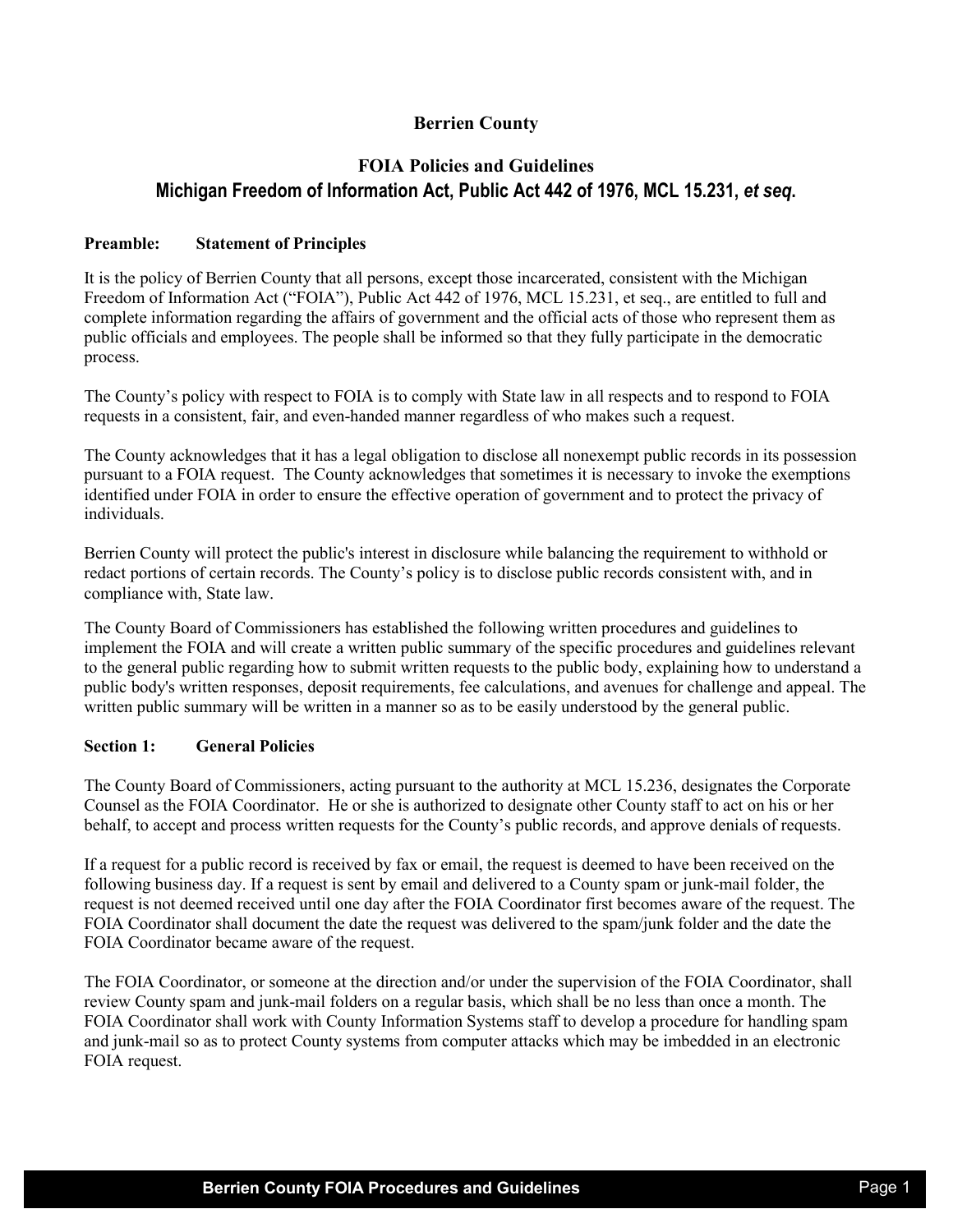The FOIA Coordinator may, in his or her discretion, implement administrative rules, consistent with State law and these Procedures and Guidelines, to administer the acceptance, processing, and responding to FOIA requests.

The County is not obligated to create a new public record or make a compilation or summary of information which does not already exist (MCL  $\S$  15.233(4)(5)). The FOIA Coordinator, or other County staff, is not obligated to provide answers to questions that accompany a request for public records, nor, provide explanation of content of the records themselves. The FOIA Coordinator shall keep a copy of all written requests for public records received by the County on file for a period of at least one year.

This Procedures and Guidelines document and the County's Written Public Summary will be maintained on the County's website at [www.BerrienCounty.org.](http://www.berriencounty.org/) *A link to those documents will be provided in lieu of providing paper copies of those documents with each FOIA response*. Additionally, the County will provide this Procedures and Guidelines document and the Written Public Summary in response to any request via email, U.S. Mail, or in person (either at a County facility or via telephone).

#### **Section 2: Requesting a Public Record**

No specific form to submit a request for a public record is required. However the FOIA Coordinator may make available a [FOIA Request Form](https://www.berriencounty.org/DocumentCenter/View/2559/FOIA-Request-Form) for use by the public.

Requests to inspect or obtain copies of public records prepared, owned, used, possessed or retained by Berrien County may be submitted on the County's FOIA Request Form, in any other form of writing (letter, fax, email, etc.), or by verbal request.

Verbal requests for records may be documented by the County on the County's FOIA Request Form.

If a person makes a verbal, non-written, request for information believed to be available on the County's website, where practicable and to the best ability of the employee receiving the request, that person shall be informed of the pertinent website address.

A request must sufficiently describe a public record so as to enable County personnel to identify and find the requested public record (MCL § 15.233(1)).

Written requests for public records may be submitted in person or by mail to any County office. Requests may also be submitted electronically by fax (269-983-5788) and email (FOIA@BerrienCounty.org). Upon their receipt, requests for public records shall be promptly forwarded to the FOIA Coordinator for processing.

A person may request that public records be provided on non-paper physical media, emailed, or otherwise provided in digital form in lieu of paper copies. The County will comply with the request only if it possesses the necessary technological capability to provide records in the requested non-paper physical media format.

A person may subscribe to future issues of public records that are created, issued, or disseminated by Berrien County on a regular basis. A subscription is valid for up to 6 months and may be renewed by the subscriber.

A person serving a sentence of imprisonment in a local, state or federal correctional facility is not entitled to submit a request for a public record. The FOIA Coordinator will deny all such requests.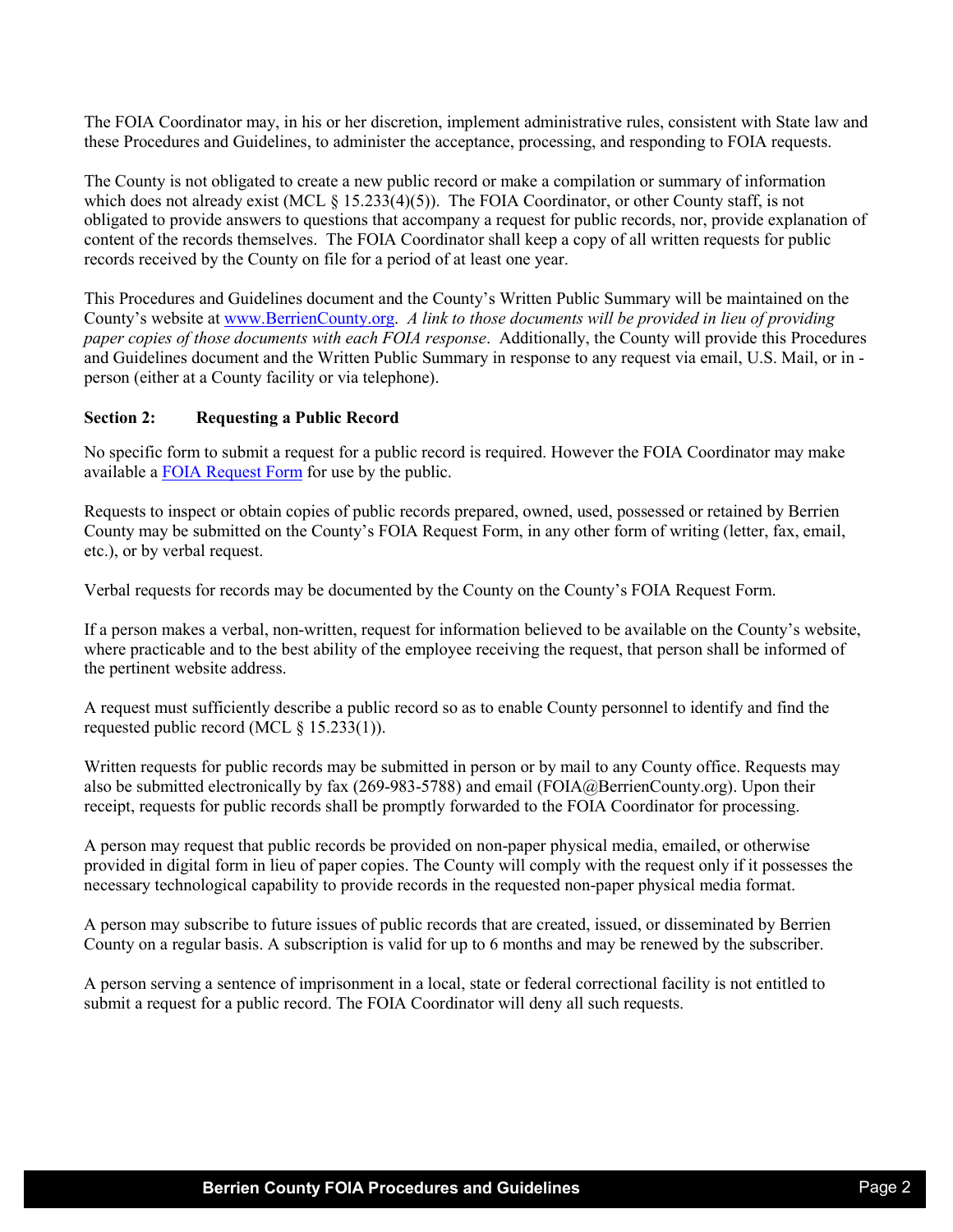#### **Section 3: Processing a Request**

Unless otherwise agreed to in writing by the person making the request, the County will issue a response within 5 business days of receipt of a FOIA request. If a request is received by fax, email, or other electronic transmission, the request is deemed to have been received on the following business day.

The County will respond to a request in one of the following ways:

- Grant the request.
- Issue a written notice denying the request.
- Grant the request in part and issue a written notice denying in part the request.
- Issue a notice indicating that due to the nature of the request the County needs an additional 10 business days to respond for a total of no more than 15 business days. Only one such extension is permitted.
- Issue a written notice indicating that the public record requested is available at no charge on the County's website.

#### *When a request is granted:*

If the request is granted, or granted in part, the FOIA Coordinator will require that payment be made in full for the allowable fees associated with responding to the request *before* the public record is made available.

The FOIA Coordinator shall provide a detailed itemization of the allowable costs incurred to process the request and provide said itemization to the person making the request.

A copy of these Procedures and Guidelines and the Written Public Summary will be provided to the requestor free of charge with the response to a written request for public records, provided however, that because these Procedures and Guidelines, and the Written Public Summary are maintained on the County's website at [www.BerrienCounty.org,](http://www.berriencounty.org/) a link to the Procedures and Guidelines and the Written Public Summary will be provided in lieu of providing paper copies of those documents.

If the cost of processing a FOIA request is \$50 or less, the requester will be notified of the amount due and where the documents can be obtained if the requester so desires to pick them up rather than have them mailed or emailed.

If the cost of processing a FOIA request is expected to exceed \$50 based on a good-faith calculation, or if the requestor has not paid in full for a previously granted request, the County will require a good-faith deposit pursuant to Section 4 of this policy before processing the request.

In making the request for a good-faith deposit the FOIA Coordinator shall provide the requestor with a detailed itemization of the allowable costs estimated to be incurred by the County to process the request and also provide a best efforts estimate of a time frame it will take the County to provide the records to the requestor. The best efforts estimate shall be nonbinding on the County, but will be made in good faith and will strive to be reasonably accurate, given the nature of the request in the particular instance, so as to provide the requested records in a manner based on the public policy expressed by Section 1 of the FOIA.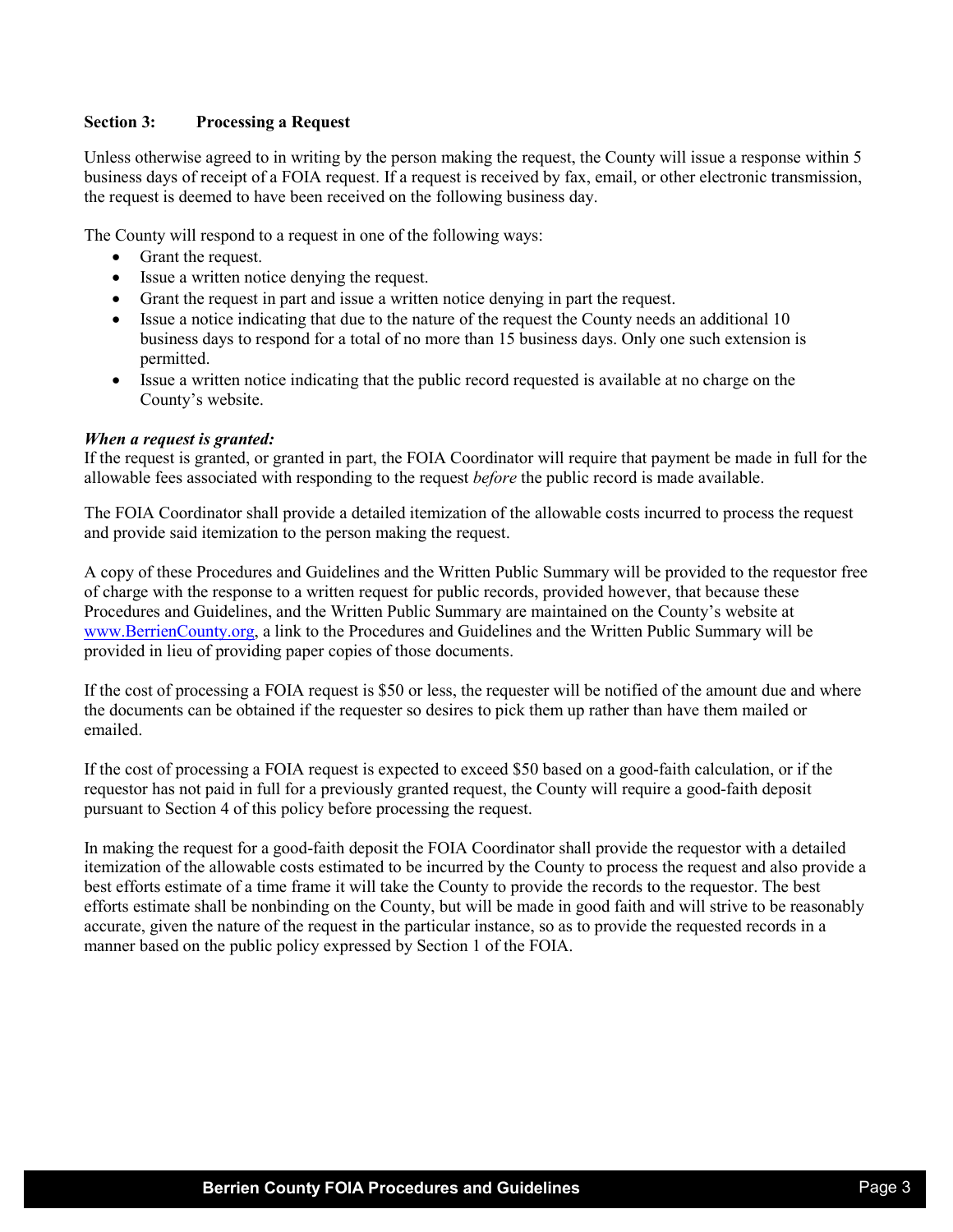#### *When a request is denied or denied in part:*

If the request is denied or denied in part, the FOIA Coordinator will issue a Notice of Denial which shall provide, where applicable:

- An explanation as to why a requested public record is exempt from disclosure; or
- A certificate that the requested record does not exist under the name or description provided by the requestor, or another name reasonably known by the County; or
- An explanation or description of the public record or information within a public record that is separated or deleted from the public record; and
- An explanation of the person's right to submit an appeal of the denial to either the Berrien County Board of Commissioners, the Director of the Department in possession of said record, email to [FOIA@BerrienCounty.org,](mailto:FOIA@BerrienCounty.org) or directly to the FOIA Coordinator, or, seek judicial review in the Berrien County Circuit Court; and
- An explanation of the right to receive attorneys' fees, costs, and disbursements as well actual or compensatory damages, and punitive damages of \$1,000, should they prevail in Circuit Court.
- The Notice of Denial shall be signed by the FOIA Coordinator.

If a request does not sufficiently describe a public record, the FOIA Coordinator may, in lieu of issuing a Notice of Denial indicating that the request is deficient, seek clarification or amendment of the request by the person making the request. Any clarification or amendment will be considered a new request subject to the timelines described in this Section.

#### *Requests to inspect public records:*

The County shall provide reasonable facilities and opportunities for persons to examine and inspect public records during normal business hours. The FOIA Coordinator is authorized to promulgate rules regulating the manner in which records may be viewed so as to protect County records from loss, alteration, mutilation, or destruction, and, to prevent excessive interference with normal County operations.

#### *Requests for certified copies:*

The FOIA Coordinator shall, upon written request, furnish a certified copy of a public record at no additional cost to the person requesting the public record.

#### **Section 4: Fee Deposits**

If the fee estimate is expected to exceed \$50.00 based on a good-faith calculation, the requestor will be asked to provide a deposit not exceeding one-half of the total estimated fee.

If a request for public records is from a person who has not paid the County in full for copies of public records made in fulfillment of a previously granted written request, the FOIA Coordinator will require a deposit of 100% of the estimated processing fee before beginning to search for a public record for any subsequent written request by that person when all of the following conditions exist:

- The final fee for the prior written request is not more than 105% of the estimated fee;
- The public records made available contained the information sought in the prior written request and remain in the County's possession;
- The public records were made available to the individual, subject to payment, within the time frame estimated by the County to provide the records;
- Ninety (90) days have passed since the FOIA Coordinator notified the individual in writing that the public records were available for pickup or mailing;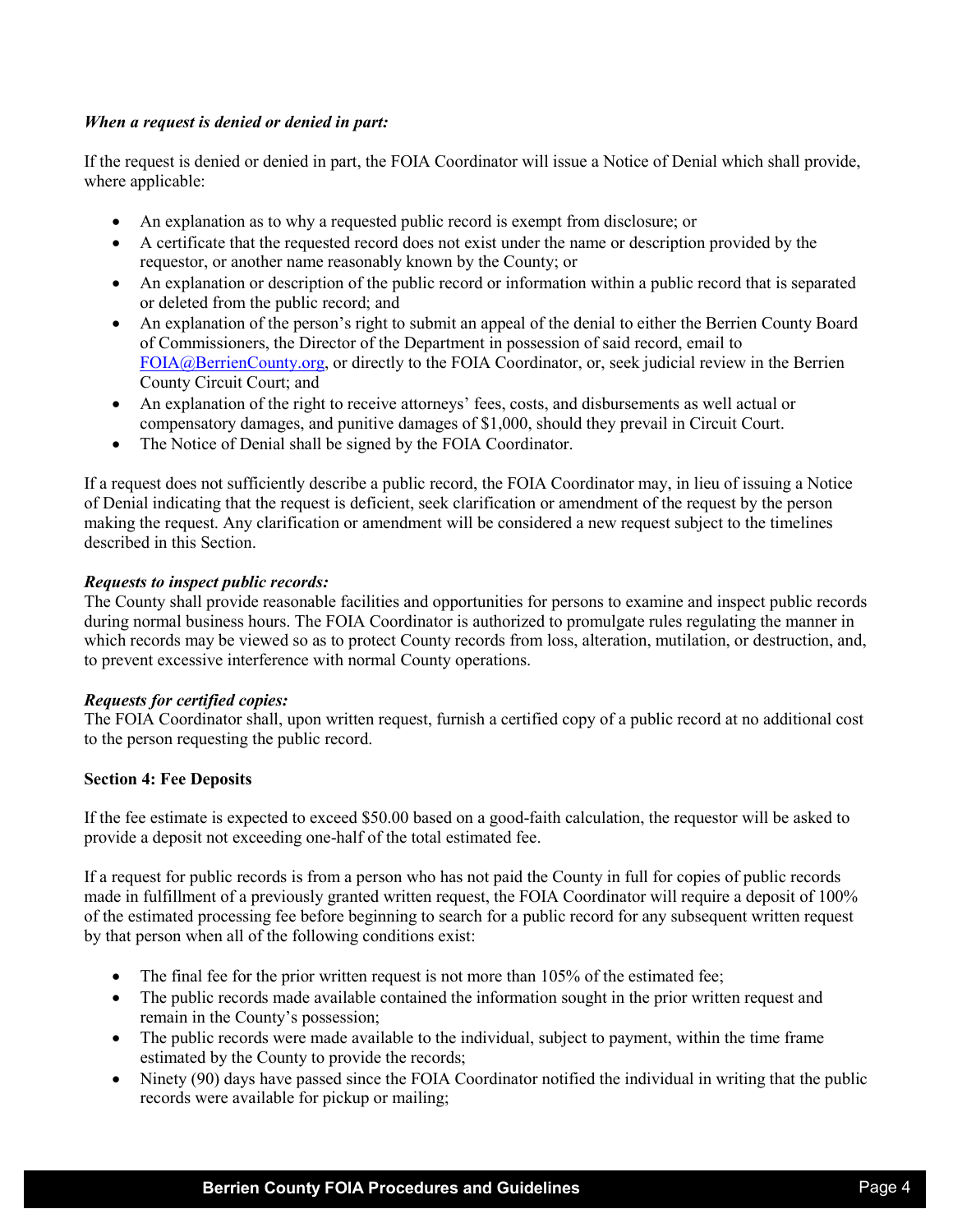- The individual is unable to show proof of prior payment to the County; and
- The FOIA Coordinator has calculated a detailed itemization that is the basis for the current written request's increased estimated fee deposit.

The FOIA Coordinator will not require an increased estimated fee deposit if any of the following apply:

- The person making the request is able to show proof of prior payment in full to the County;
- The County is subsequently paid in full for the applicable prior written request; or
- Three hundred sixty five (365) days have passed since the person made the request for which full payment was not remitted to the County.

## **Section 5: Calculation of Fees**

A fee may be charged for the labor cost of copying/duplication.

A fee will *not* be charged for the labor cost of search, examination, review and the deletion and separation of exempt from nonexempt information *unless* failure to charge a fee would result in unreasonably high costs to the County because of the nature of the request in the particular instance, and the County specifically identifies the nature of the unreasonably high costs.

Costs for the search, examination review, and deletion and separation of exempt from non-exempt information are "unreasonably high" when they are excessive and beyond the normal or usual amount for those services (Attorney General Opinion 7083 of 2001) compared to the costs of the County's usual FOIA requests, not compared to the County's operating budget. (*Bloch v. Davison Community Schools*, Michigan Court of Appeals, Unpublished, April 26, 2011)

The following factors shall be used to determine an unreasonably high cost to the County:

- Volume of the public record requested.
- Amount of time spent to search for, examine, review and separate exempt from non-exempt information in the record requested.
- Whether the public records are from more than one County department or whether various County offices are necessary to respond to the request.
- The available staffing to respond to the request.
- Any other similar factors identified by the FOIA Coordinator in responding to the particular request.

The Michigan FOIA statute permits the County to charge for the following costs associated with processing a request:

- Labor costs associated with copying or duplication, which includes making paper copies, making digital copies, or transferring digital public records to non-paper physical media or through the Internet.
- Labor costs associated with searching for, locating and examining a requested public record, when failure to charge a fee will result in unreasonably high costs to the County.
- Labor costs associated with a review of a record to separate and delete information exempt from disclosure, when failure to charge a fee will result in unreasonably high costs to the County.
- The cost of copying or duplication, not including labor, of paper copies of public records. This may include the cost for copies of records already on the County's website if you ask for the County to make copies.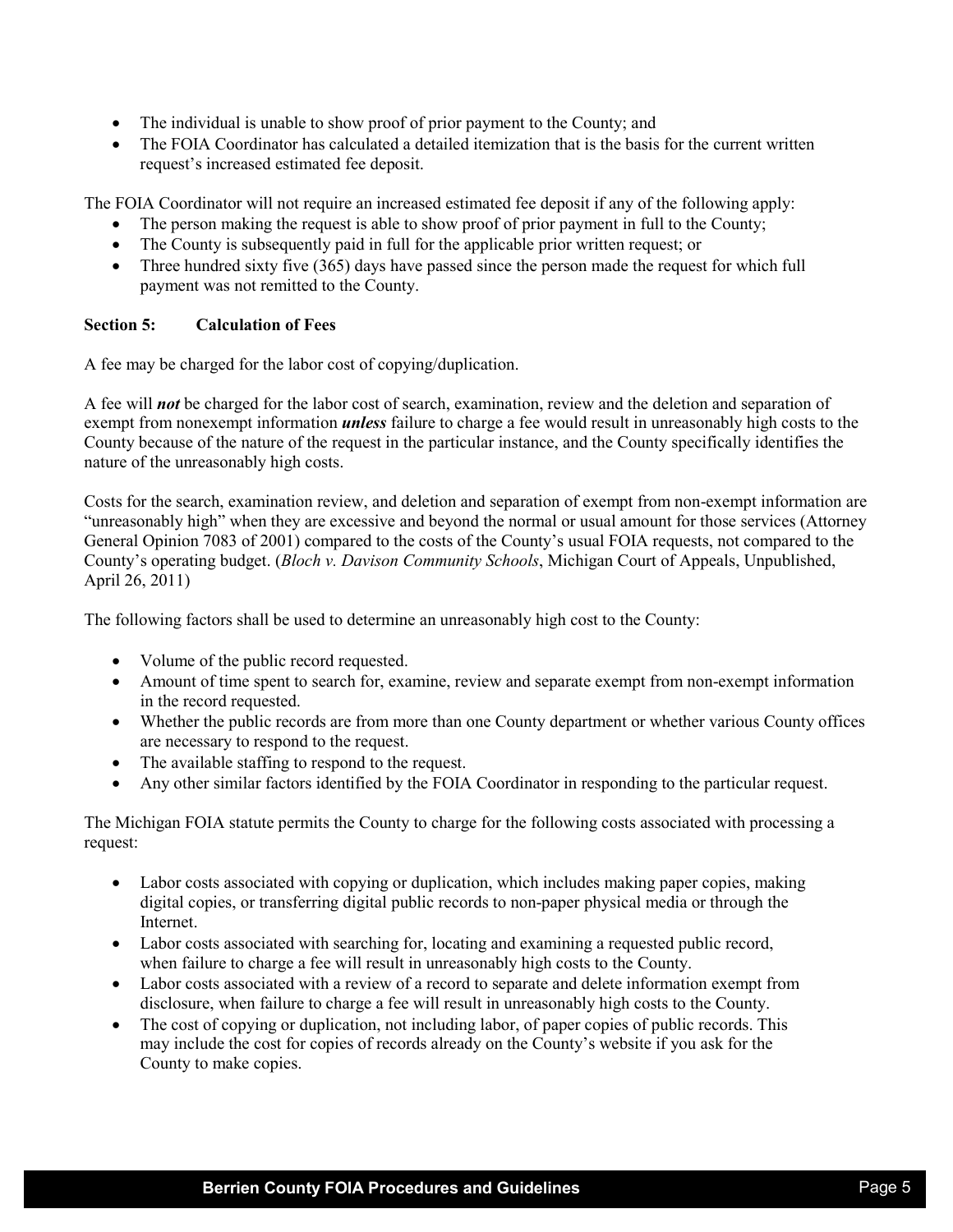- The cost of computer discs, computer tapes or other digital or similar media, when the requester asks for records in non-paper physical media. This may include the cost for copies of records already on the County's website if you ask for the County to make copies.
- The cost to mail or send a public record to a requestor.

Labor costs will be calculated based on the following requirements:

- All labor costs will be estimated and charged in 15-minute increments, with all partial time increments rounded down. If the time involved is less than 15 minutes, there will be no charge.
- Labor costs will be charged at the hourly wage of the lowest-paid County employee capable of doing the work in the specific fee category, regardless of who actually performs work.
- The County may add up to 50% to the applicable labor charge amount to cover or partially cover the cost of fringe benefits, but in no case may it exceed the actual cost of fringe benefits.
- Overtime wages will not be included in labor costs unless agreed to by the requestor; overtime costs will not be used to calculate the fringe benefit cost.
- Contracted labor costs will be charged at the hourly rate of \$48.90 (6 times the state minimum hourly wage).

The cost to provide records on non-paper physical media, when so requested, will be based on the following requirements:

- Computer disks, computer tapes or other digital or similar media will be at the actual and most reasonably economical cost for the non-paper media.
- This cost will only be assessed if the County has the technological capability necessary to provide the public record in the requested non-paper physical media format.
- The County will procure any non-paper media and will not accept media from the requestor in order to ensure integrity of the County's technology infrastructure.

The cost to provide paper copies of records will be based on the following requirements:

- Paper copies of public records made on standard letter  $(8 \frac{1}{2} \times 11)$  or legal  $(8 \frac{1}{2} \times 14)$  sized paper will not exceed \$0.10 per sheet of paper. Copies for non-standard sized sheets of paper will reflect the actual cost of reproduction.
- The County will provide records using double-sided printing, if it is cost-saving and available.

The cost to mail records to a requestor will be based on the following requirements:

- The actual cost to mail public records using a reasonably economical and justified means.
- The County may charge for the least expensive form of postal delivery confirmation.
- No cost will be made for expedited shipping or insurance unless specified by the requestor.

If the FOIA Coordinator does not respond to a written request in a timely manner, the County must:

- Reduce the labor costs by 5% for each day the County exceeds the time permitted under FOIA up to a 50% maximum reduction, if *any* of the following applies:
	- o The County's late response was willful and intentional,
	- $\circ$  The written request conveyed a request for information within the first 250 words of the body of a letter facsimile, email or email attachment, or
	- o The written request included the words, characters, or abbreviations for "freedom of information," "information," "FOIA," "copy" or a recognizable misspelling of such, or legal code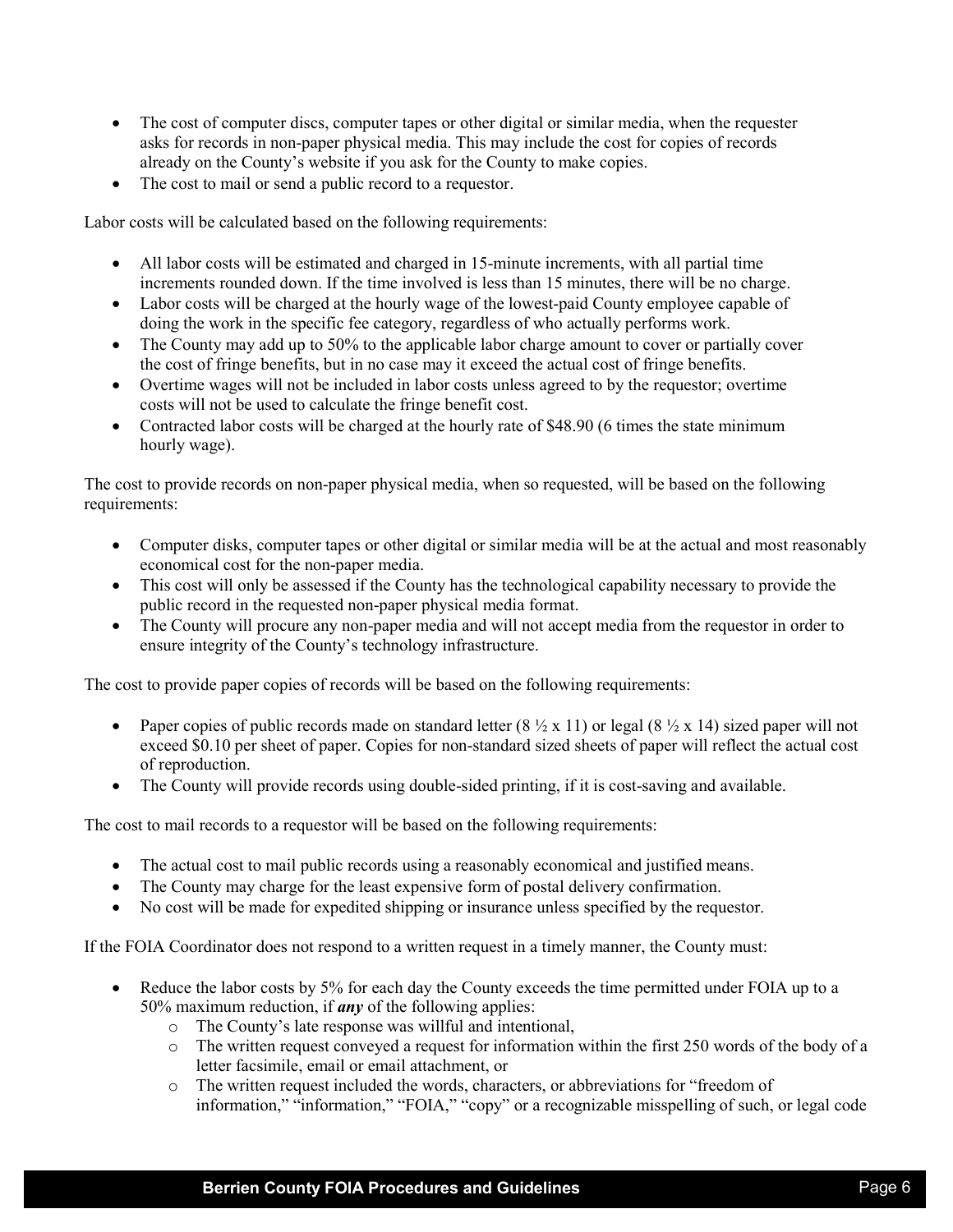reference to MCL 15. 231, et seq. or 1976 Public Act 442 on the front of an envelope or in the subject line of an email, letter or facsimile cover page.

• Fully note the charge reduction in the Detailed Itemization of Costs Form.

#### **Section 6: Waiver of Fees**

The cost of the search for and copying of a public record may be waived or reduced if in the sole judgment of the FOIA Coordinator a waiver or reduced fee is in the public interest because it can be considered as primarily benefitting the general public. The County Board of Commissioners may identify specific records or types of records it deems should be made available for no charge or at a reduced cost.

## **Section 7: Discounted Fees**

## *Indigence*

The FOIA Coordinator will discount the first \$20.00 of the processing fee for a request if the person requesting a public record submits an affidavit stating that they are:

- Indigent and receiving specific public assistance, or
- If not receiving public assistance, stating facts demonstrating an inability to pay because of indigence.

An individual is not eligible to receive the waiver if:

- The requestor has previously received discounted copies of public records from the County twice during the calendar year; or
- The requestor requests information in connection with other persons who are offering or providing payment to make the request.

An affidavit is a sworn statement. The FOIA Coordinator may make a Fee Waiver Affidavit Form available for use by the public.

#### *Nonprofit organization advocating for developmentally disabled or mentally ill individuals*

The FOIA Coordinator will discount the first \$20.00 of the processing fee for a request from:

- A nonprofit organization formally designated by the state to carry out activities under subtitle C of the federal developmental disabilities assistance and bill of rights act of 2000, Public Law 106-402, and the protection and advocacy for individuals with mental illness act, Public Law 99-319, or their successors, if the request meets all of the following requirements:
	- o Is made directly on behalf of the organization or its clients.
	- o Is made for a reason wholly consistent with the mission and provisions of those laws under section 931 of the mental health code, 1974 PA 258, MCL 330.1931.
	- o Is accompanied by documentation of its designation by the state, if requested by the public body.

## **Section 8: Appeal of a Denial of a Public Record**

When a requestor believes that all or a portion of a public record has not been disclosed or has been improperly exempted from disclosure, he or she may appeal the denial by filing a written request [\(Appeal](https://www.berriencounty.org/DocumentCenter/View/2557/Appeal-a-Denial-of-Records)  [of Denial of Records Form\)](https://www.berriencounty.org/DocumentCenter/View/2557/Appeal-a-Denial-of-Records) and send it to either the Berrien County Board of Commissioners, the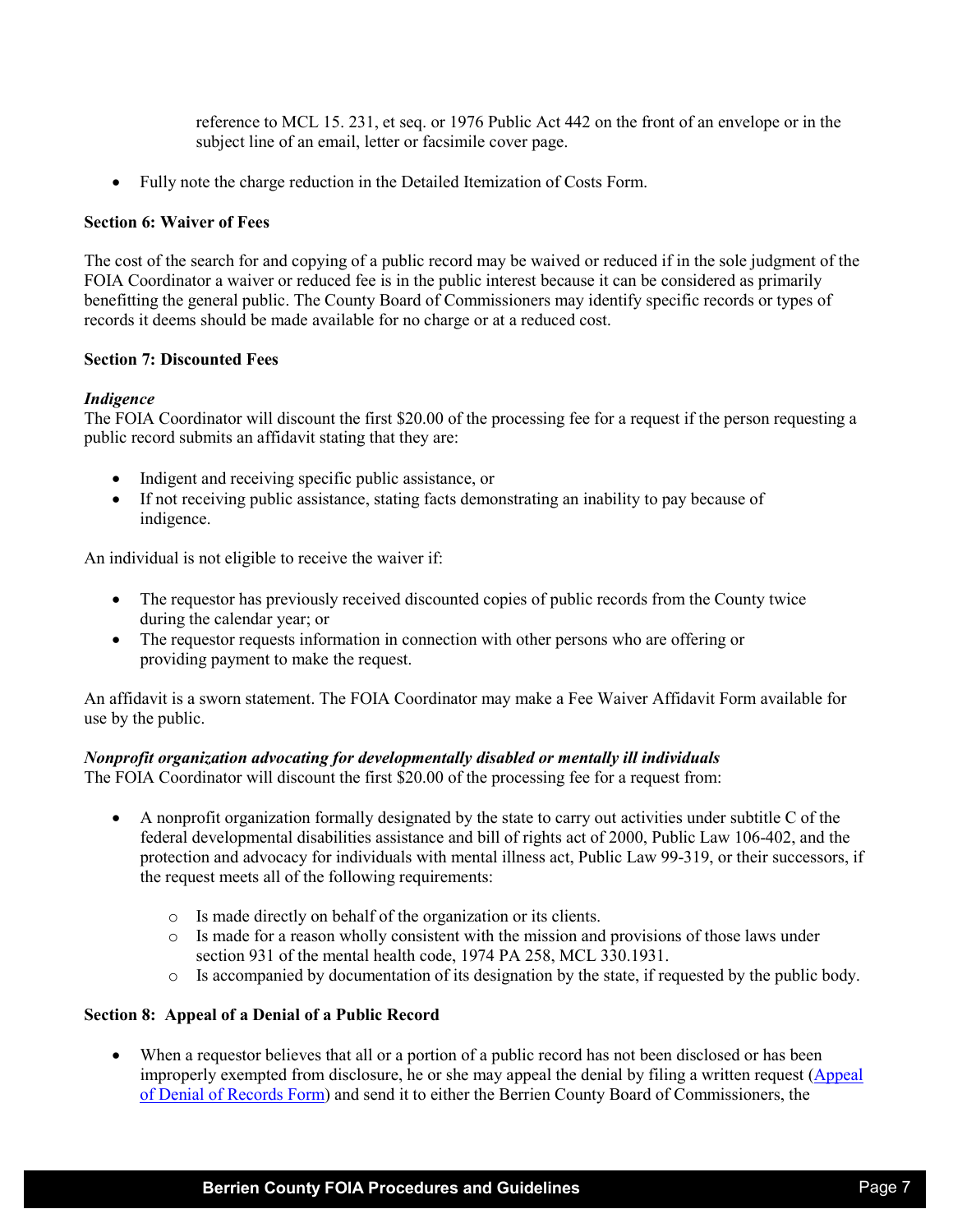Director of the Department in possession of said record, email to [FOIA@BerrienCounty.org,](mailto:FOIA@BerrienCounty.org) or directly to the FOIA Coordinator, or, they may seek judicial review in the Berrien County Circuit Court.

The appeal must be in writing, specifically state the word "appeal" and identify the reason or reasons the requestor is seeking a reversal of the denial. The County FOIA Appeal Form (To Appeal a Denial of Records), may be used.

The County Board of Commissioners is not considered to have received a written appeal until the first regularly scheduled County Board of Commissioners meeting following submission of the written appeal.

Within 10 business days of receiving the appeal the County Board of Commissioners will respond in writing by:

- Reversing the disclosure denial;
- Upholding the disclosure denial; or
- Reverse the disclosure denial in part and uphold the disclosure denial in part; or
- Under unusual circumstances, issue a notice extending for not more than 10 business days the period during which the County Board of Commissioners shall respond to the written appeal. The County shall not issue more than 1 notice of extension for a particular written appeal.

If the County Board of Commissioners fails to respond to a written appeal, or if the County Board of Commissioners upholds all or a portion of the disclosure denial that is the subject of the written appeal, the requesting person may seek judicial review of the nondisclosure by commencing a civil action in Circuit Court.

Whether or not a requestor submitted an appeal of a denial to the County Board, he or she may file a civil action in Berrien County Circuit Court within 180 days after the County's final determination to deny the request.

If a court that determines a public record is not exempt from disclosure, it shall order the County to cease withholding or to produce all or a portion of a public record wrongfully withheld, regardless of the location of the public record. Failure to comply with an order of the court may be punished as contempt of court.

If a person asserting the right to inspect, copy, or receive a copy of all or a portion of a public record prevails in such an action, the court shall award reasonable attorneys' fees, costs, and disbursements. If the person or County prevails in part, the court may, in its discretion, award all or an appropriate portion of reasonable attorneys' fees, costs, and disbursements.

If the court determines that the County has arbitrarily and capriciously violated this act by refusal or delay in disclosing or providing copies of a public record, the court shall order the County to pay a civil fine of \$1,000.00, which shall be deposited into the general fund of the state treasury. The court shall award, in addition to any actual or compensatory damages, punitive damages in the amount of \$1,000.00 to the person seeking the right to inspect or receive a copy of a public record. The damages shall not be assessed against an individual, but shall be assessed against the next succeeding public body that is not an individual and that kept or maintained the public record as part of its public function.

#### **Section 9: Appeal of an Excessive FOIA Processing Fee**

"Fee" means the total fee or any component of the total fee calculated under section 4 of the FOIA, including any deposit.

If a requestor believes that the fee charged by the County to process a FOIA request exceeds the amount permitted by state law or under this policy, he or she must first appeal by submitting a written appeal for a fee reduction to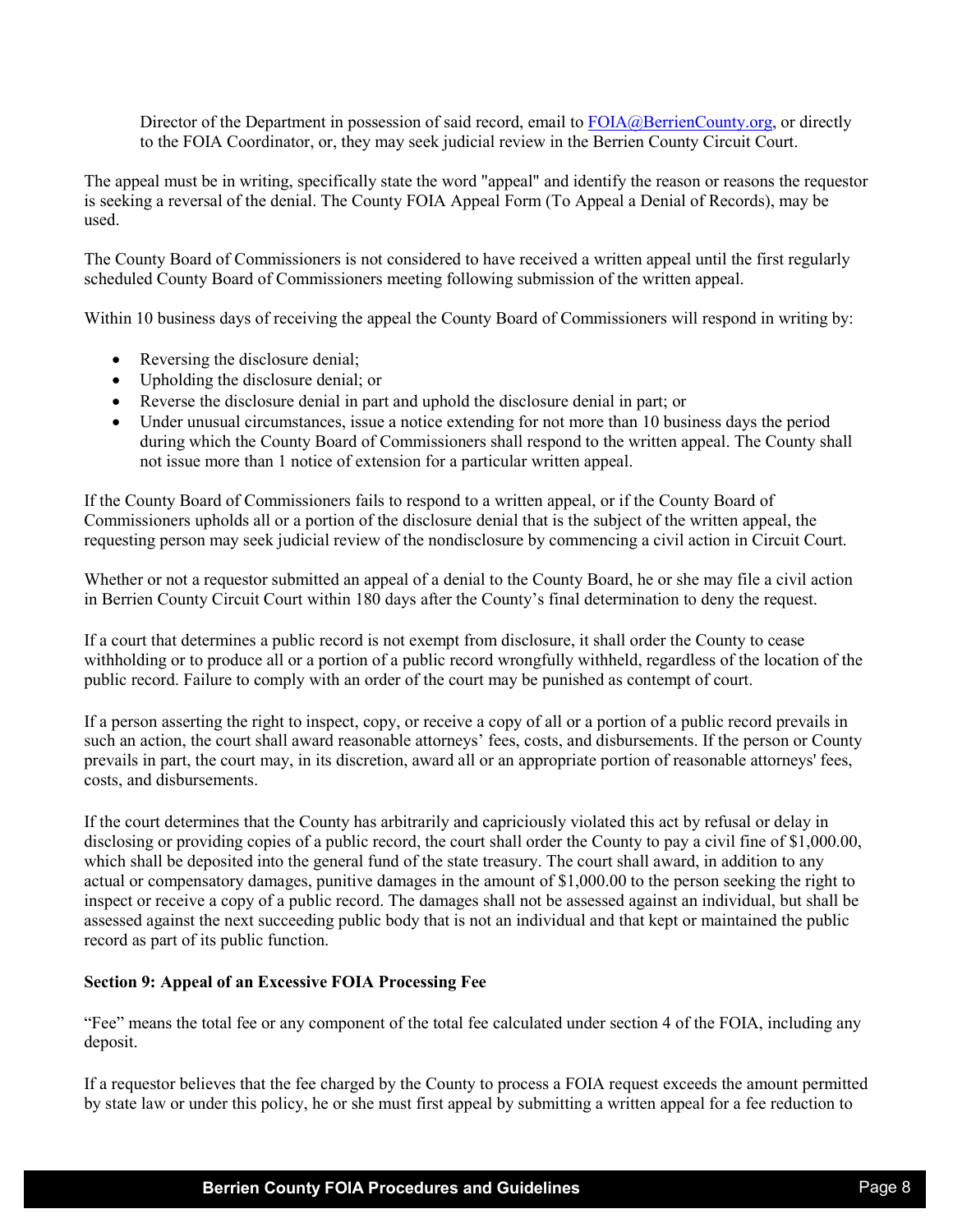the Board of Commissioners or the office of the County FOIA Coordinator (either via U.S. Mail or email at FOIA@BerrienCounty.org).

The appeal must be in writing, specifically state the word "appeal" and identify how the required fee exceeds the amount permitted. The County FOIA Appeal Form [\(Appeal an Excess Fee Form\)](https://www.berriencounty.org/DocumentCenter/View/2558/Appeal-an-Excess-Fee) may be used.

The County Board of Commissioners is not considered to have received a written appeal until the first regularly scheduled County Board of Commissioners meeting following submission of the written appeal.

Within 10 business days after receiving the appeal, the County Board of Commissioners will respond in writing by:

- Waiving the fee;
- Reducing the fee and issuing a written determination indicating the specific basis that supports the remaining fee;
- Upholding the fee and issuing a written determination indicating the specific basis that supports the required fee; or
- Issuing a notice detailing the reason or reasons for extending for not more than 10 business days the period during which the County Board of Commissioners will respond to the written appeal. The County Board of Commissioners shall not issue more than 1 notice of extension for a particular written appeal.

Where the County Board of Commissioners reduces or upholds the fee, the determination must include a certification from the County Board of Commissioners that the statements in the determination are accurate and that the reduced fee amount complies with its publicly available procedures and guidelines and Section 4 of the FOIA.

Within 45 days after receiving notice of the County Board's determination of an appeal, the requesting person may commence a civil action in Berrien County Circuit Court for a fee reduction.

If a civil action is commenced against the County for an excess fee, the County is not obligated to complete the processing of the written request for the public record at issue until the court resolves the fee dispute.

An action shall not be filed in circuit court unless *one* of the following applies:

- The County does not provide for appeals of fees,
- The County Board of Commissioners failed to respond to a written appeal as required, or
- The County Board of Commissioners issued a determination to a written appeal.

If a court determines that the County required a fee that exceeds the amount permitted under its publicly available procedures and guidelines or Section 4 of the FOIA, the court shall reduce the fee to a permissible amount. Failure to comply with an order of the court may be punished as contempt of court.

If the requesting person prevails in court by receiving a reduction of 50% or more of the total fee, the court may, in its discretion, award all or an appropriate portion of reasonable attorneys' fees, costs, and disbursements. The award shall be assessed against the public body liable for damages.

If the court determines that the County has arbitrarily and capriciously violated the FOIA by charging an excessive fee, the court shall order the County to pay a civil fine of \$500.00, which shall be deposited in the general fund of the state treasury. The court may also award, in addition to any actual or compensatory damages, punitive damages in the amount of \$500.00 to the person seeking the fee reduction. The fine and any damages